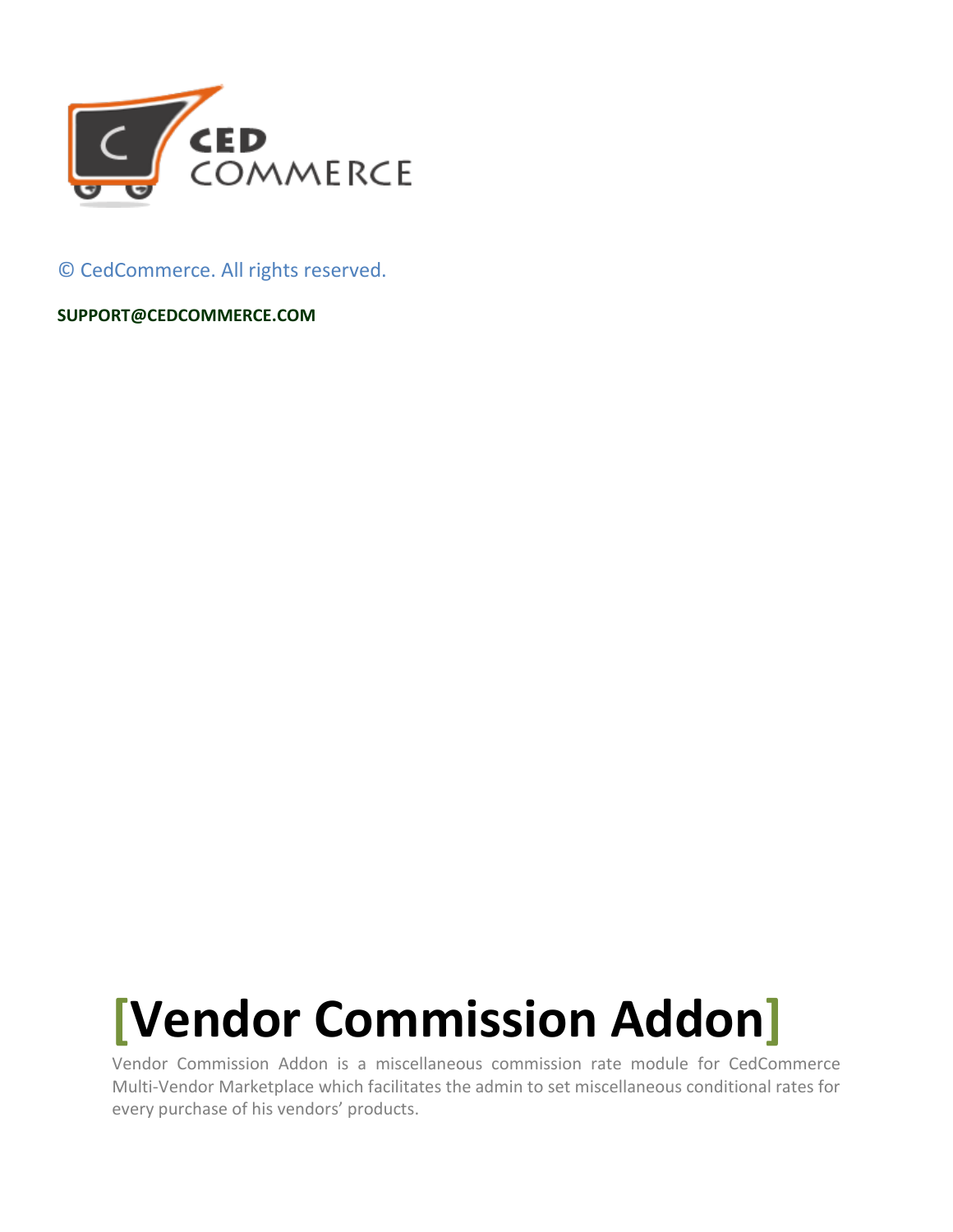

## **Vendor Commission Addon**

## **Admin User Manual**

*Version* **- 2.0**

© CedCommerce. All Rights Reserved.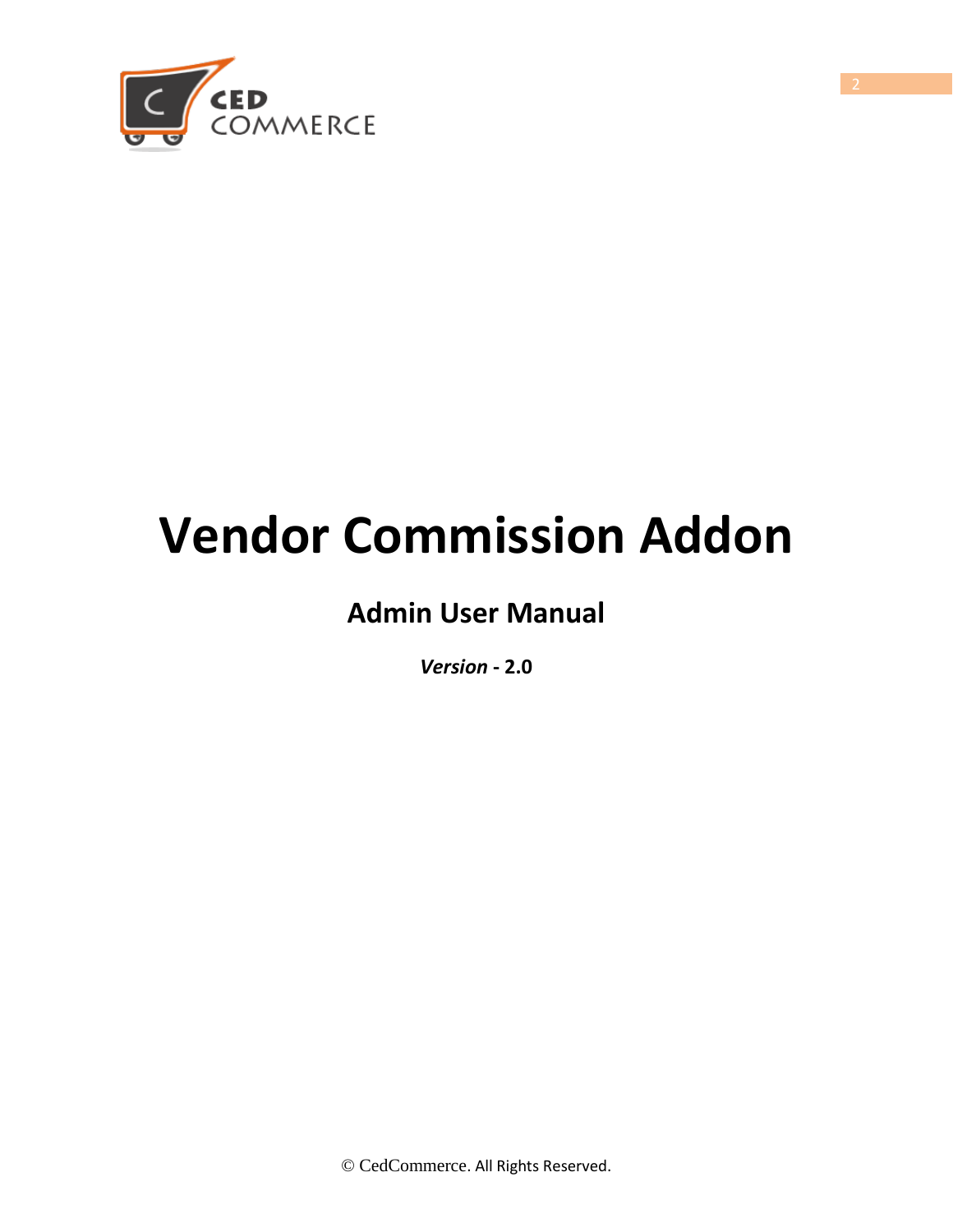

#### **Contents**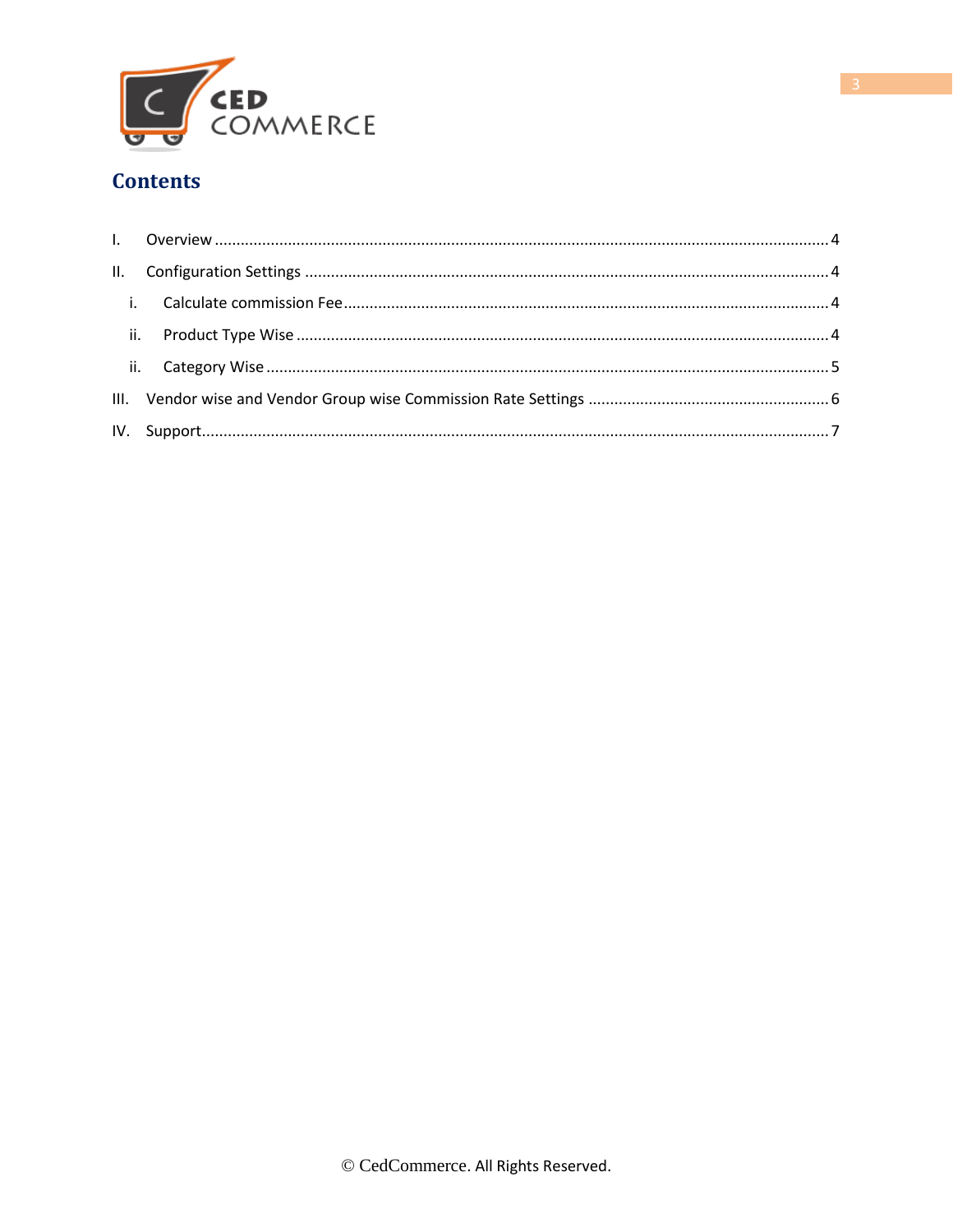

### <span id="page-3-0"></span>**Overview**

Vendor Commission Addon is a miscellaneous commission rate module which facilitates the admin to set miscellaneous conditional rates for every purchase of his vendors' products. Since this is an addon, therefore, CedCommerce Multi-Vendor Marketplace should be installed prior to the installation of Vendor Commission Addon to ensure proper functioning.

These miscellaneous commission rates can be set for the following types of conditions:

- **Product Type wise** (which includes all the default Magento available product types like Simple, Configurable, Bundle, Grouped, Virtual and Downloadable)
- **Category wise** (to which the vendor's products belongs)

For every condition, the admin can set the commission fee and also the calculation method i.e. fixed/percentage. Admin can set these rates vendor-wise, vendor group-wise (if Vendor Group Addon installed) and globally (default settings as set from system configuration).

**Note**: If the product falls under both the conditions then the commission rates will be applicable according to the priority and the two defined rules i.e. either minimum or maximum between the two commission rates. This rule also can be defined by the admin.

## <span id="page-3-1"></span>**Configuration Settings**

The configuration settings can be opened from CsMarketplace > Vendor Configuration > Vendor Payments tab.

#### **a) Calculate Commission Fee**

In addition to Percent and Fixed rate, Miscellaneous Commission rate is also available selecting which will provide options to set the rates Product Type wise or Category wise.

#### **b) Product Type Wise**

Clicking on the "Add New Rate" button will provide options to set the commission rates. **Product Types -** The type of product, on which the rate should be applicable, can be selected from here.

**Calculation Method -** The calculation method i.e. fixed or percentage can be selected from here.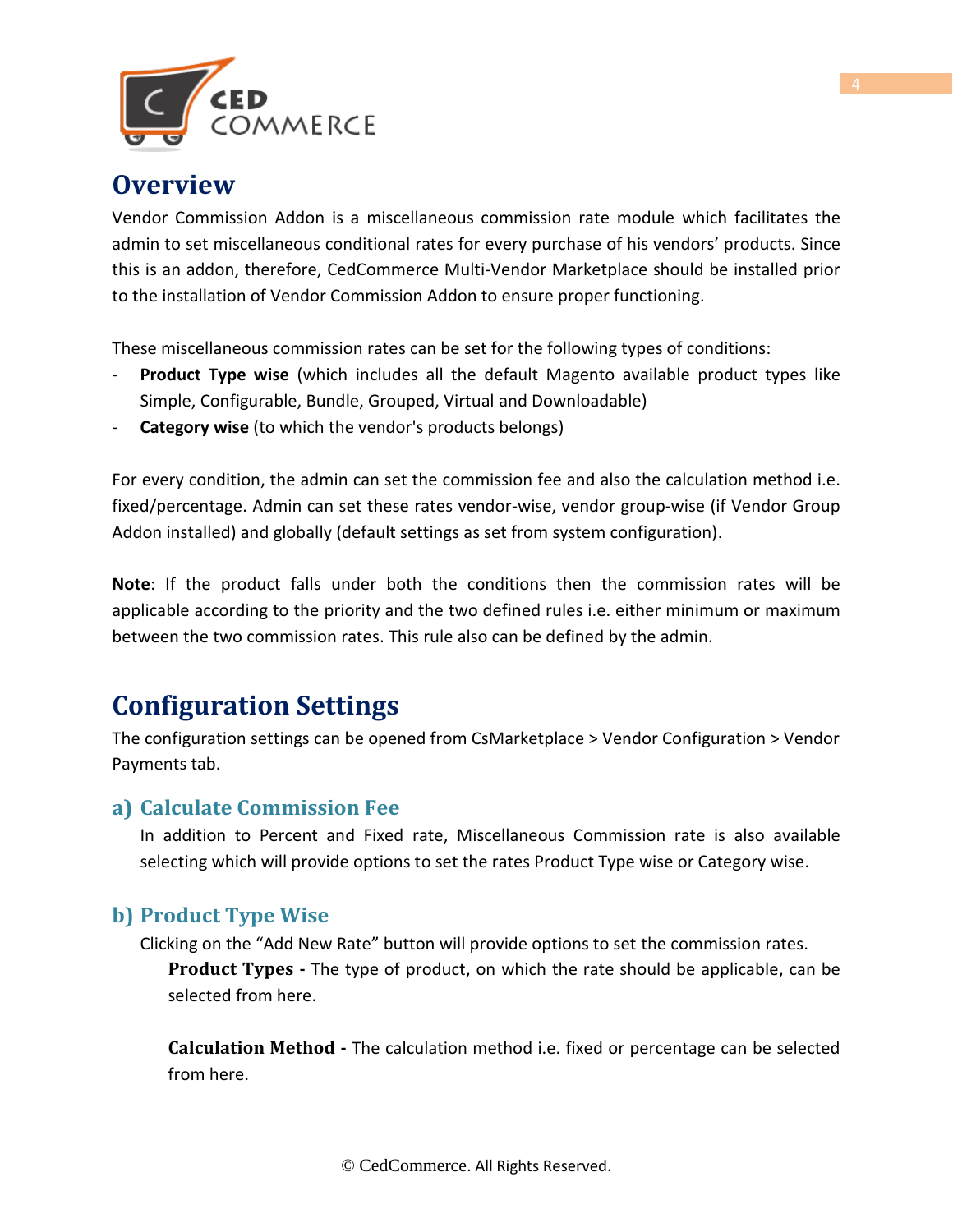

**Commission Fee -** The amount of commission fee could be given here.

**Priority -** The priority of the commission rate could be given here. Whichever commission rate will have high priority only that rate will be applicable.

If two rates are set, say one for **"All Product Types"** and the other for **"Simple Product"** and a product fulfills the conditions of both the commission rates then; the one with lower amount of commission will only be applicable to the product.

#### **c) Category Wise**

It is similar to **"Product Type Wise**". The only difference is that all the available categories will be listed over here. The category for which the commission rate has to be set can be selected and its relevant commission fee can be given.

If a product comes under both the conditions i.e. **"Category Wise"** and **"Product Type Wise"** then minimum/maximum rule will be applicable in which either the commission rate with minimum amount will be applied or the rate with maximum amount will be applied.

After filling all the details "Save" button should be clicked to save the configuration settings.

| Calculate Commission Fee   | can be set from here.<br><b>Miscellaneous</b>                                |                           |                           |               |                                     |   |                 | <b>IWEBSITE!</b> |
|----------------------------|------------------------------------------------------------------------------|---------------------------|---------------------------|---------------|-------------------------------------|---|-----------------|------------------|
| Default Calculation Method | Percentage                                                                   |                           |                           |               |                                     |   |                 |                  |
| Default Commission Fee     | 10                                                                           |                           |                           |               |                                     |   |                 | [WEBSITE]        |
| Product Type Wise          | <b>Product Types</b>                                                         |                           | <b>Calculation Method</b> |               | <b>Commission Fee</b>               |   |                 | [WEBSITE]        |
|                            | Simple Product                                                               | $\bullet$                 | Fixed                     | $\frac{1}{2}$ | 5                                   |   | <b>O</b> Delete |                  |
|                            |                                                                              |                           |                           |               |                                     |   | Add New Rate    |                  |
| Condition Function         | $\bullet$<br>max()<br>= Use condition function for resolving match condition |                           |                           |               |                                     |   |                 | [WEBSITE]        |
| Category Wise              | between "Product Type Wise" and "Category Wise"<br>Category                  | <b>Calculation Method</b> | <b>Commission Fee</b>     |               | Priority                            |   | [WEBSITE]       |                  |
|                            | Electronics                                                                  | $\bullet$                 | Fixed                     | $\bullet$ 5   |                                     | 1 | <b>O</b> Delete |                  |
|                            |                                                                              |                           |                           |               |                                     |   | Add New Rate    |                  |
|                            |                                                                              |                           |                           |               |                                     |   |                 |                  |
|                            |                                                                              |                           |                           |               |                                     |   |                 |                  |
|                            |                                                                              |                           |                           |               | <b>Category-wise commission fee</b> |   |                 |                  |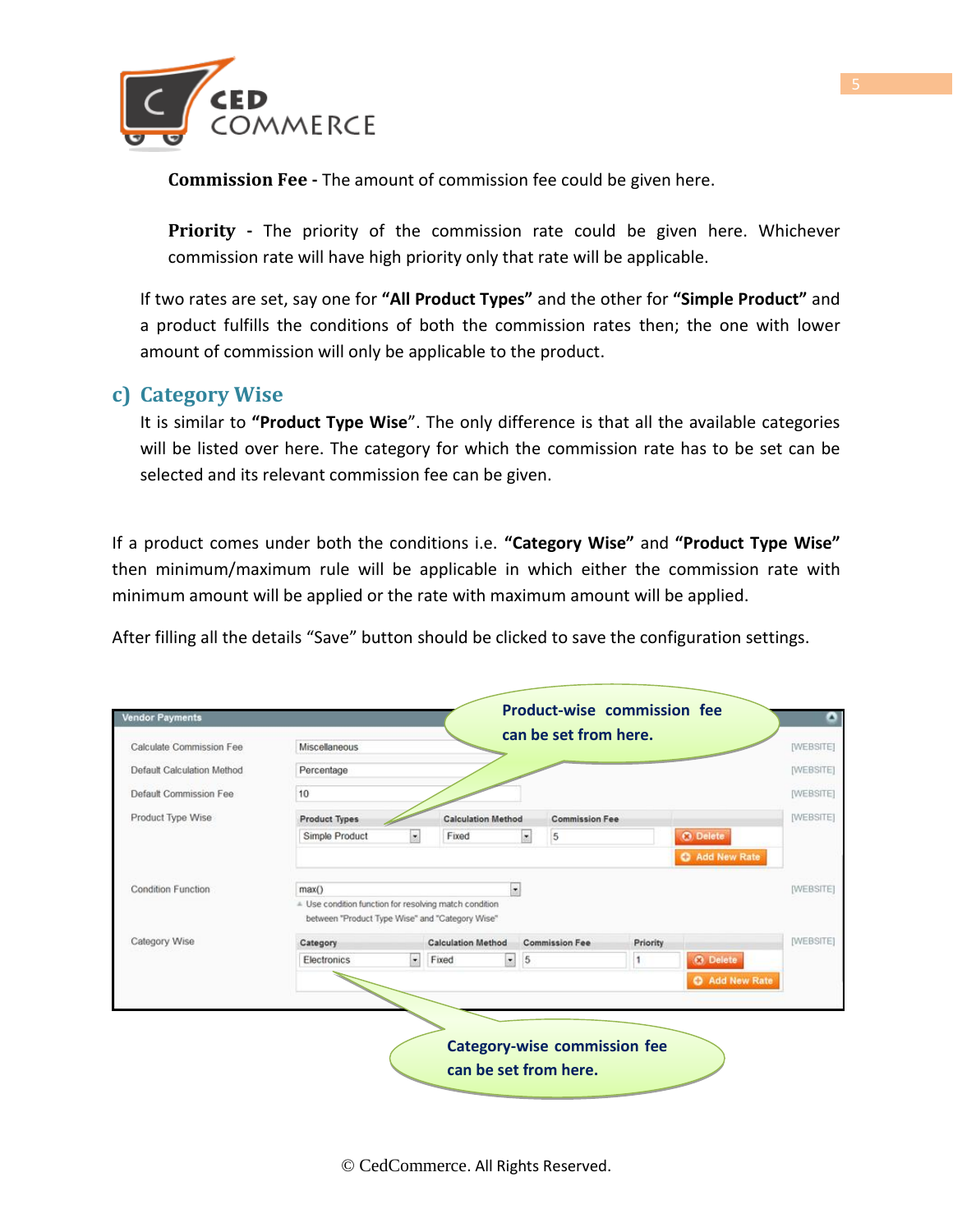

## **Vendor Group wise and Vendor wise Settings**

Admin can also set the commission rates according to Vendor Groups and according to the Vendor. If Vendor Group is installed then Vendor Group wise settings can also be made.

The "Default Calculation Method" and the "Default Commission Fee" will be applicable only if there is a category or product type for which **No** commission fee has been set.

Moreover, by checking the "Use Default" option the default values i.e. the values from global configuration settings will be taken for the fields for which this option has been checked.

| <b>Add Vendor Group</b>           |                                                                                                                    |                                                                                             | $\left( \widehat{a}\right)$<br><b>Back</b> | Reset   C Save Vendor Group   C Save and Continue Edit |                                                                |  |  |  |
|-----------------------------------|--------------------------------------------------------------------------------------------------------------------|---------------------------------------------------------------------------------------------|--------------------------------------------|--------------------------------------------------------|----------------------------------------------------------------|--|--|--|
| <b>General</b>                    |                                                                                                                    |                                                                                             |                                            |                                                        | $\bullet$                                                      |  |  |  |
| <b>Vendor Account Options</b>     |                                                                                                                    | <b>Vendor</b>                                                                               | <b>Configuration</b><br><b>Group</b>       | $\overline{\mathbf{o}}$                                |                                                                |  |  |  |
| <b>Vendor Products</b>            |                                                                                                                    |                                                                                             |                                            | $\bullet$                                              |                                                                |  |  |  |
| <b>Vendor Orders</b>              |                                                                                                                    | settings for Commission rates<br>$\bullet$<br>can be set from here.<br>$\overline{\bullet}$ |                                            |                                                        |                                                                |  |  |  |
| <b>Vendor Payments</b>            |                                                                                                                    |                                                                                             |                                            |                                                        |                                                                |  |  |  |
| <b>Calculate Commission Fee</b>   | Miscellaneous                                                                                                      | $\overline{\phantom{a}}$                                                                    |                                            |                                                        | [WEBSITE]<br>$\overline{\mathsf{v}}$<br>Use<br>Default         |  |  |  |
| <b>Default Calculation Method</b> | Percentage                                                                                                         |                                                                                             |                                            |                                                        | [WEBSITE]<br>$\overline{\mathbf{v}}$<br>Use<br>Default         |  |  |  |
| <b>Default Commission Fee</b>     | 10                                                                                                                 |                                                                                             |                                            |                                                        | $\overline{\mathcal{L}}$<br><b>[WEBSITE]</b><br>Use<br>Default |  |  |  |
| Product Type Wise                 | <b>Product Types</b>                                                                                               | <b>Calculation Method</b>                                                                   | <b>Commission Fee</b>                      | [WEBSITE]<br>$\vert$                                   |                                                                |  |  |  |
|                                   | Simple Product<br>$\bullet$                                                                                        | Fixed                                                                                       | 5<br>$\overline{\phantom{a}}$              | <b>3</b> Delete<br><b>C</b> Add New Rate               | Use<br>Default                                                 |  |  |  |
| <b>Condition Function</b>         | max()<br>A Use condition function for resolving match condition<br>between "Product Type Wise" and "Category Wise" | $\scriptstyle\rm w$                                                                         |                                            |                                                        | [WEBSITE]<br>$\overline{v}$<br>Use<br>Default                  |  |  |  |
| <b>Category Wise</b>              | Category                                                                                                           | <b>Calculation Method</b>                                                                   | <b>Commission Fee</b>                      | Priority                                               | $\overline{\mathsf{v}}$<br>[WEBSITE]                           |  |  |  |
|                                   | $\bullet$<br>Electronics                                                                                           | Fixed<br>$\bullet$                                                                          | 5                                          | <b>a</b> Delete<br>$\vert$ 1                           | Use<br>Default                                                 |  |  |  |
|                                   |                                                                                                                    |                                                                                             |                                            | <b>C</b> Add New Rate                                  |                                                                |  |  |  |